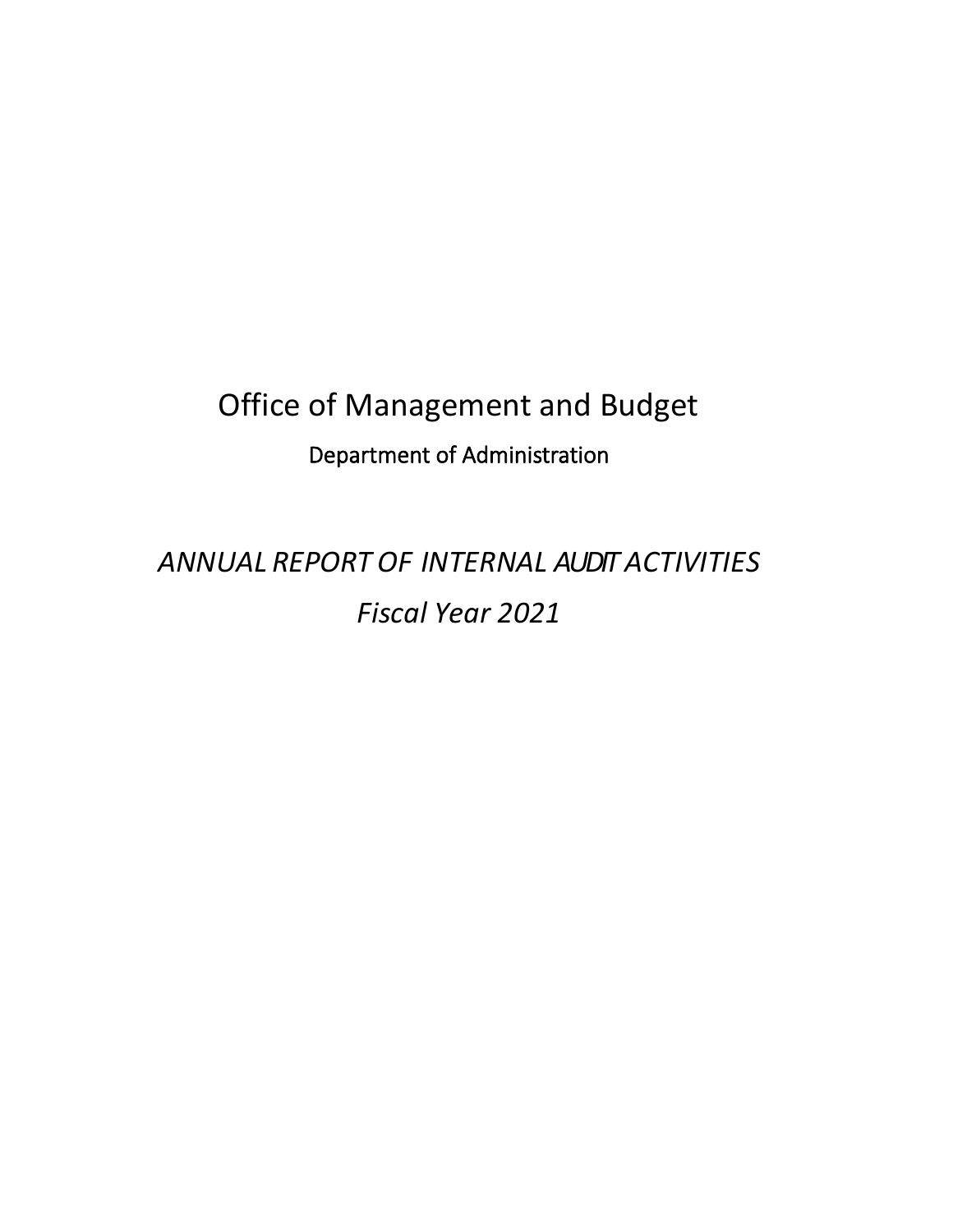## <span id="page-1-0"></span>*Message from the Chief…*

On behalf of the Office of Internal Audit (OIA), I am pleased to present the Fiscal Year 2021 Annual Report of Internal Audit Activities. The purpose of this annual report is to demonstrate that the State internal audit function is operating as intended, and to establish our accountability to the Internal Audit Advisory Group. This report highlights the outcomes of key activities performed by the OIA during Fiscal Year 2021 to help management identify and address significant risks facing the Executive Branch of government. The OIA mission is to enhance and protect organizational value by providing risk-based and objective assurance, advice, and insight. We strive to improve operations and help ensure state agencies operate with efficiency and integrity by making recommendations for corrective action, generally as part of audit or review reports. Our authorizing statute requires audit reports be posted publicly. These reports can be found on our website at [http://omb.ri.gov/internal-audit/.](http://omb.ri.gov/internal-audit/)

The OIA adheres to the standards promulgated by United States Government Accountability Office (GAO), American Institute of Public Accountants Generally Accepted Government Auditing Standards (GAGAS) and The Institute of Internal Auditor's (IIA) standards and code of ethics. OIA expects each member of the office to demonstrate high standards of conduct and ethics as well as appropriate judgment and discretion.

## <span id="page-1-1"></span>Staying Agile

FY 2021 was a challenging year for OIA and state government. The COVID-19 pandemic has continued to alter how state government delivers services to the citizens of our state and the work performed by the OIA. During fiscal year 2021, OIA met the challenges presented by the pandemic by adjusting our audit schedule to address emerging risk, providing support to management in critical areas, and utilizing our investigative resources to aid in the mitigation efforts.

The traditional role of the OIA is to work with management to navigate risks and provide assurance that existing governance, risk management, and control processes are in place and optimized. During this pandemic year, OIA was called upon to go beyond our traditional role and supply support to critical operations in the emergency management, health and recovery efforts. OIA supported the National Guard through payroll administration and staffed the agency with an acting CFO.. The office identified that our investigation resources could assist RIDOH in their contract tracing efforts and volunteered our staffs' time in this effort. We adjusted our audit schedule to concentrate on relief and recovery efforts including supporting the Executive Office of Health and Human Services (EOHHS) in the administration of their loan programs.

I am proud to say that the OIA staff responded exceptionally when presented with this challenge. OIA managers and staff were open to new and changing assignments that took them beyond their standard job roles making our team a valuable resource.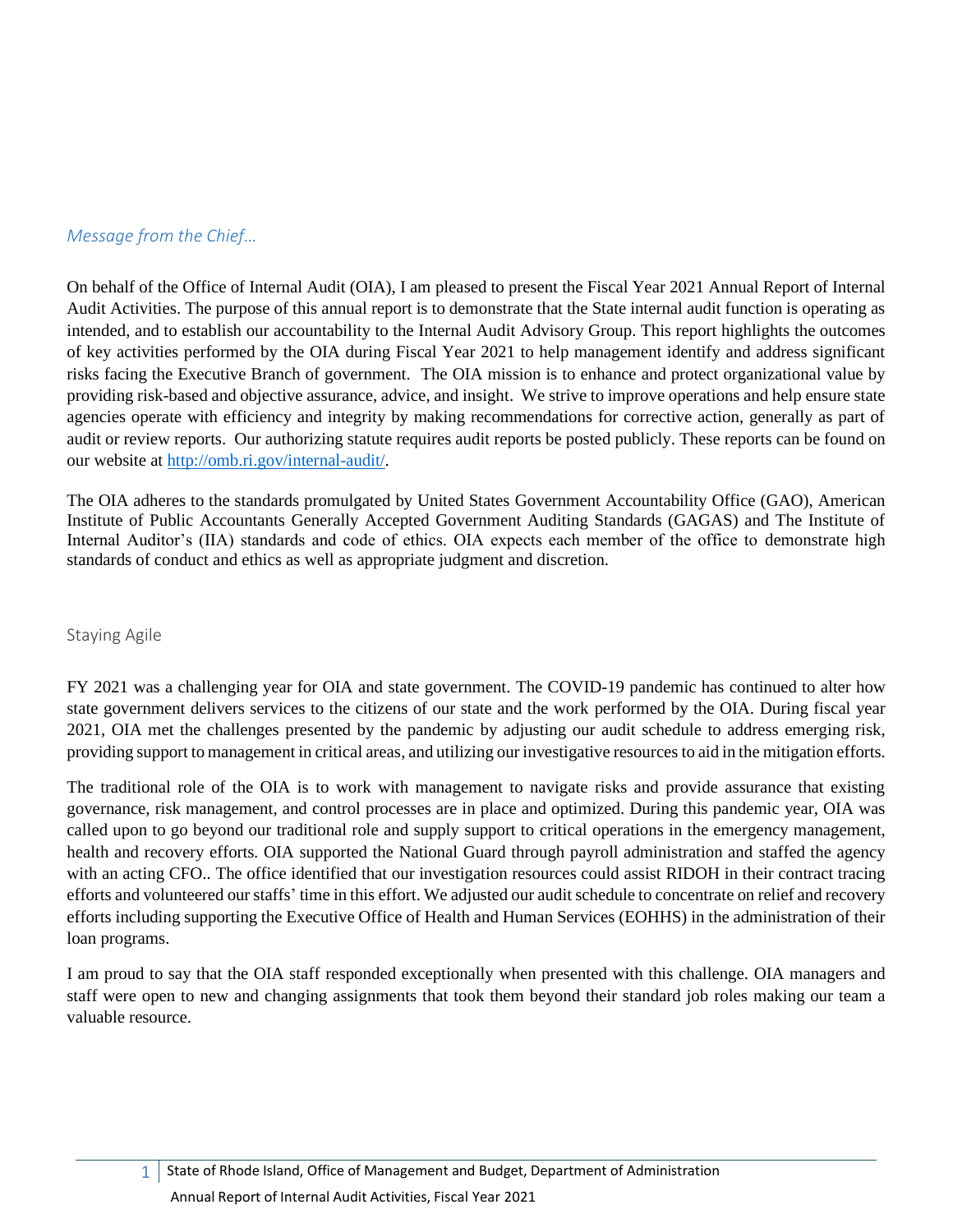<span id="page-2-0"></span>The Fiscal Year 2022 Audit Plan reflects the use of audit resources towards Pandemic Recovery program compliance audits, risk-based audits, continuous audit development and fraud targeting enhancement. We believe that the continued presence of our auditors may translate to a decrease of special requests from senior management, reduce the risk of misspending by subrecipients, and provide more audit coverage.

I would like to thank the Directors of the Department of Administration and Office of Management and Budget for their continued support. I would also like to thank the internal audit staff for all their hard work, commitment to our profession, and continued dedication to the citizens of our State.

Respectfully,



Mike Sprague, CIA Acting Chief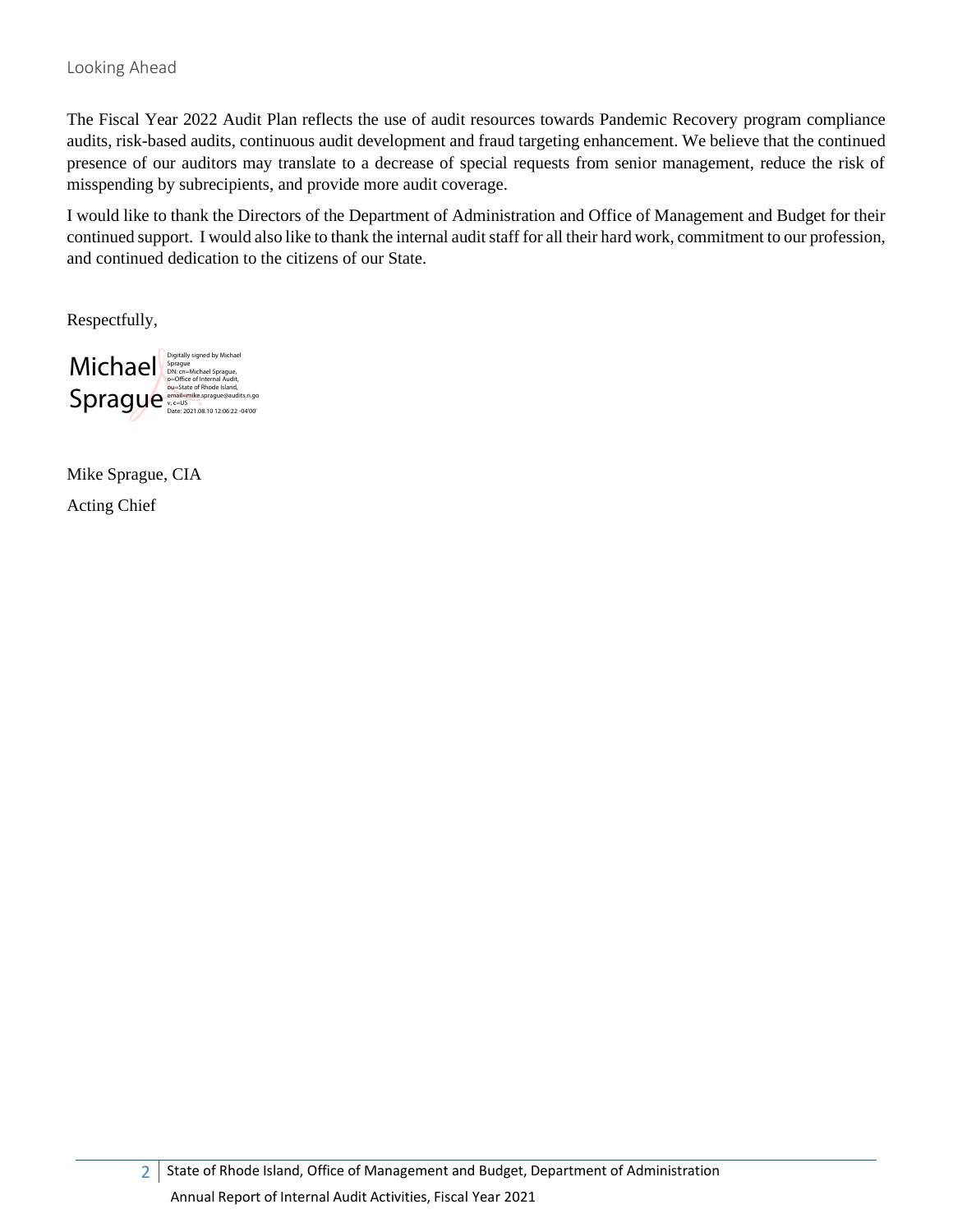# Annual Report of Internal Audit Activities FY 2021

# Contents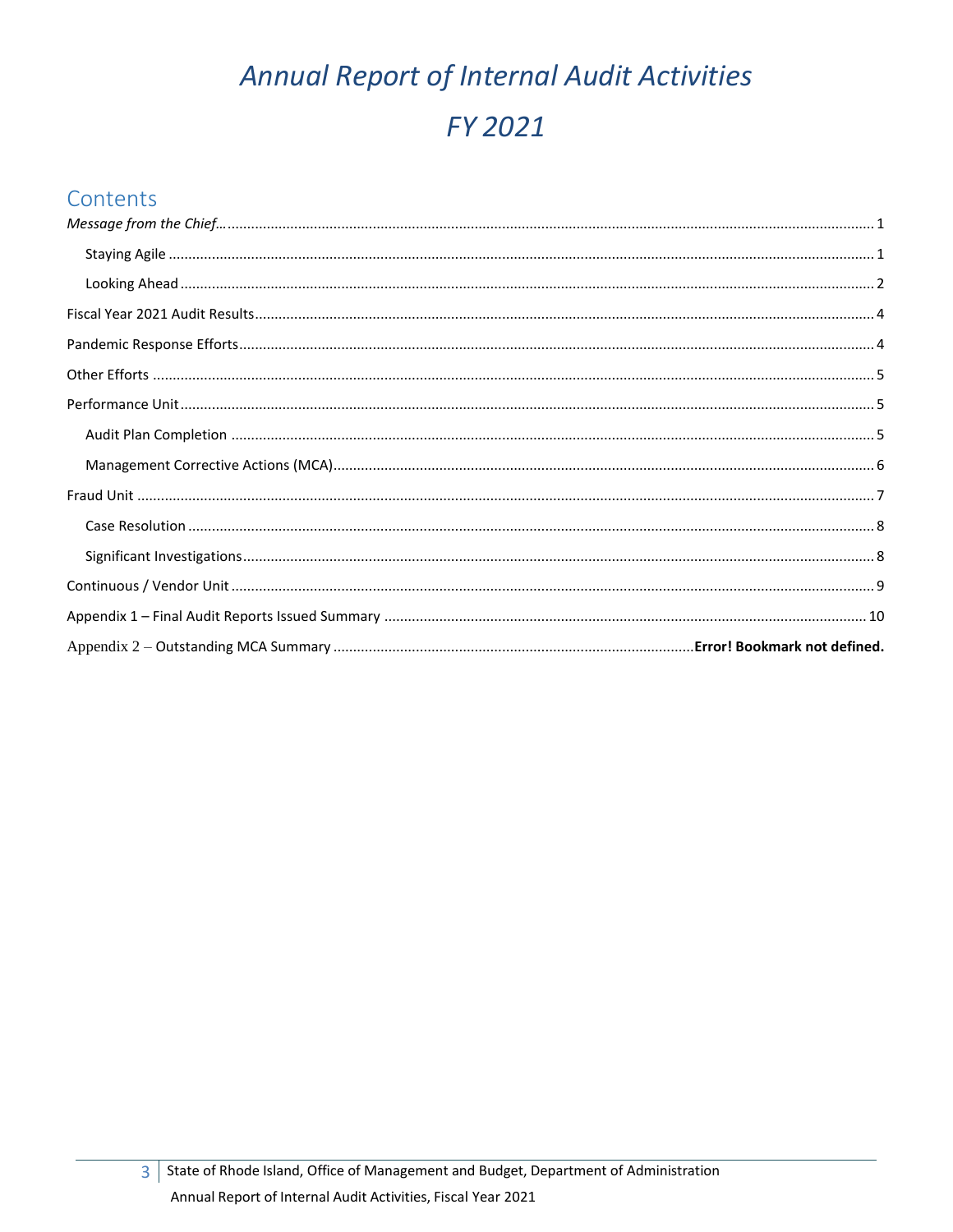## <span id="page-4-0"></span>Fiscal Year 2021 Audit Results

## <span id="page-4-1"></span>Pandemic Response Efforts

During fiscal year 2021 and continuing into fiscal year 2022, the OIA redeployed staff to assist management. The

redeployment of OIA resources improved state agency ability to mitigate risks and impacted the audit plan. OIA reevaluated risk based on the challenges presented by the pandemic and dedicated a large portion of the staff's efforts to assist in and monitor some of the state's mitigation and recovery efforts. In total, Covid related work accounted for 40% of the department total audit hours. Below is a detailed list of how the OIA assisted in the state's response to the pandemic.

## *Executive Office of Health and Human Services (EOHHS) – Workforce Stabilization Loan Program Recipient Audit (WFS)*

The Governor established the WFS program during April 2020 to stabilize and maintain low-wage congregate care workforce on the frontlines of the COVID-19 public health crisis. The purpose was to provide payroll support for frontline workers who worked with seniors, people with developmental disabilities, individuals with mental health and substance abuse disorders, and young people in RI Department of



Children, Youth, and Families congregate care facilities who earned less than twenty dollars (\$20) per hour. The program was designed as a forgivable loan program. Providers applied to the Executive Office of Health and Human Services (EOHHS) to participate in the program and signed an agreement that outlined the terms and conditions necessary for the loan to be forgiven. During FY 21, the OIA audited 170 providers for compliance with the terms of the subrecipient grant agreement. Since the nature of the agreement called for an estimation of payroll expenses, OIA performed a reconciliation of the amount the provider received to the amount disbursed to employees. Discrepancies were requested to be returned to the State of RI or paid out to the respective employees. The audit identified approximately \$2.8 million due to the State. After the conclusion of the audit, three providers filed an appeal. The OIA worked with EOHHS and the Department of Administration Legal Office to address the appeals. Approximately 40% of project hours for the performance unit was devoted to this audit in FY 21.

## *Department of Administration, Hospital Assistance Partnership Program (HAPP)*

The HAPP is a major component of the state response to the coronavirus pandemic. Phase 1 and Phase 2 represents \$95M and \$125M Cares Act grants, respectively, to stabilize 9 hospital groups in Rhode Island. The Continuous unit completed an audit of Phase 1 during FY21. The unit also performed an initial risk assessment and planned the second phase of audit work. On March 2, 2021, the Pandemic Recovery Office released a memorandum which extended the deadline for HAPP funds to be expended until December 31, 2021. The second phase of the audit will be considered after this date.

## *Rhode Island National Guard (RING) Financial Leadership*

The Performance unit Senior Internal Audit Manager was assigned to assist the National Guard as a part-time CFO. The National Guard requested assistance in this area due to a long-term leave of absence in this key financial position. This arrangement is documented in a memorandum of understanding between the Office of Management and Budget (OMB) and RING. This assignment continues into FY 22.

## *Office of Management and Budget, Pandemic Recovery Office (PRO)*

OIA worked collaboratively with the PRO throughout fiscal year 21. The Chief of the Office of Internal Audit assumed the role of Acting Director of the PRO. Additionally, a Senior Internal Auditor from the Fraud team was loaned to the PRO for an extended period.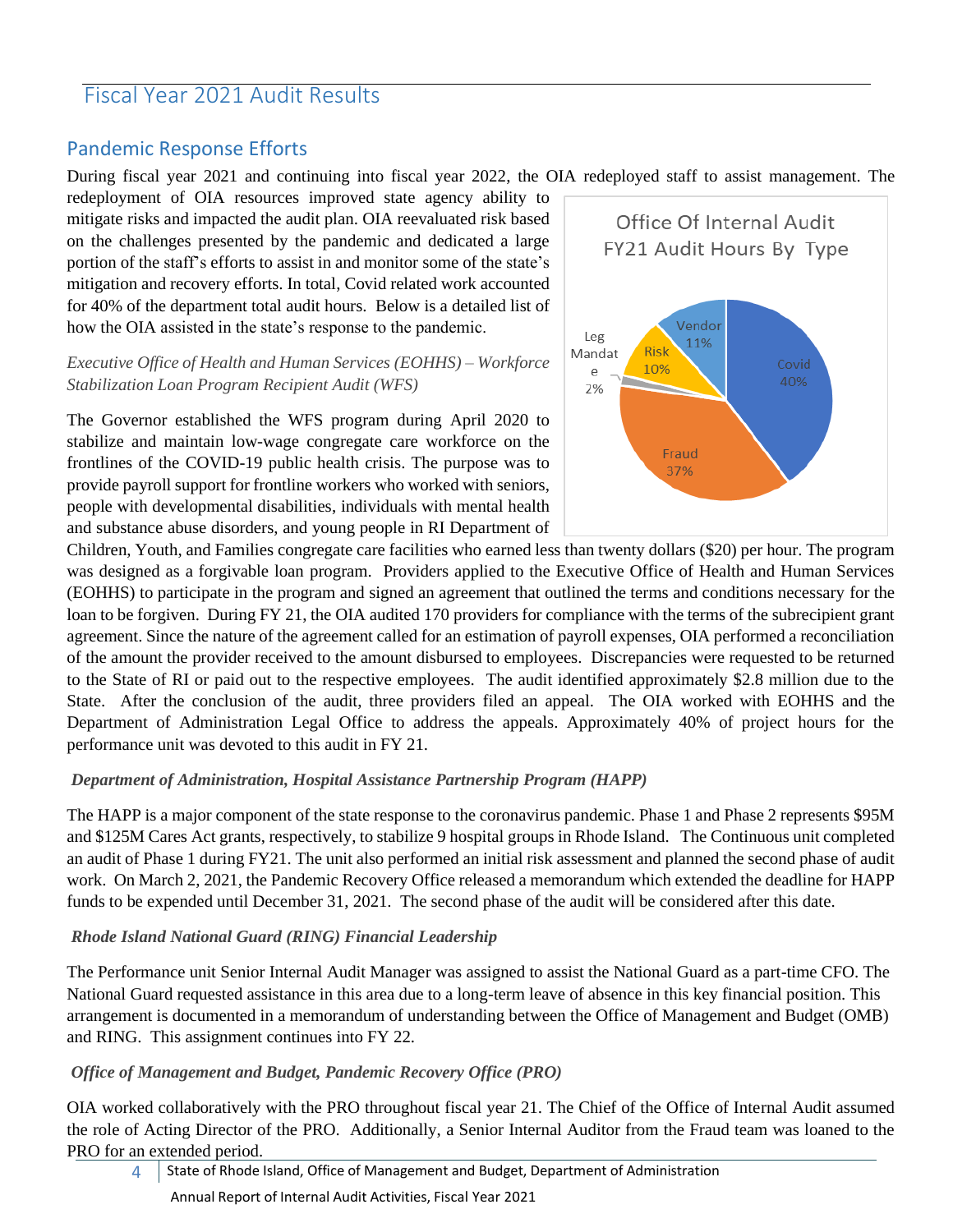## *Department of Health (DOH) and RI Emergency Management Agency (RIEMA), FEMA Applications*

The OIA assisted the DOH with the preparation of its quarterly FEMA applications.

## *Department of Health (DOH) Contact Tracing*

The Data Analytics unit and Fraud team assisted DOH with contact tracing and helped identify individuals whose provided location information was inaccurate. This accounted for approximately 18% of the fraud unit's hours during FY 21.

## *UI related Benefit Fraud*

Through data analytics within OIA and a collaborative effort with DLT, the Fraud Unit has been able to identify leads due to the pandemic that stem from clients obtaining unemployment benefits, yet not reporting that job income initially to the Department of Human Services (DHS) in order to receive benefits across all programs.

# <span id="page-5-0"></span>Other Efforts

The efforts devoted to pandemic response accounted for approximately 40% of OIA's hours, and with 37% of the groups time dedicated to DHS fraud only 23% remained for risk based and vendor audits. Audits and management advisory services because of the pandemic will continue to account for a bulk of OIA's work into fiscal year 2022. The decrease in available resources due to leave and assisting other divisions impacted our ability to complete or start audits.

# <span id="page-5-1"></span>Performance Unit

The majority of the performance unit's time was devoted to a compliance audit of the Workforce Stabilization Loan Program (WFS) administered by the Executive Office of Health and Human Services (EOHHS).



The OIA completed six performance audits during the fiscal year: 2 audits of state agencies and 4 audits of quasi-public agencies. These reports included 45 recommendations to improve operations or to strengthen internal controls. Additionally, two audits are currently underway and will be carried into fiscal year 2022: statewide succession planning and CRF payroll allocation. We have also responded to departments' and agencies' requests providing examples of best practices and opinions regarding controls over processes and other management advisory services. A complete list of audits performed, and recommendations proposed during the fiscal year can be found at Appendix 1.

## <span id="page-5-2"></span>Audit Plan Completion

The increased reputational, fraud and financial risks associated with the COVID-19 pandemic response and related federal stimulus affected enterprise-wide assessment of control risks

and the resulting audit plan. During Fiscal Year 21, the established benchmark for audit plan completion (75%) was not calculatable as the audit plan was adjusted quarterly to reflect the changing risk environment and account for resource availability. This is a direct result of staff working as part of the Pandemic Response Office Compliance team, agency staff not available due to remote work, and long-term leave of two staff members.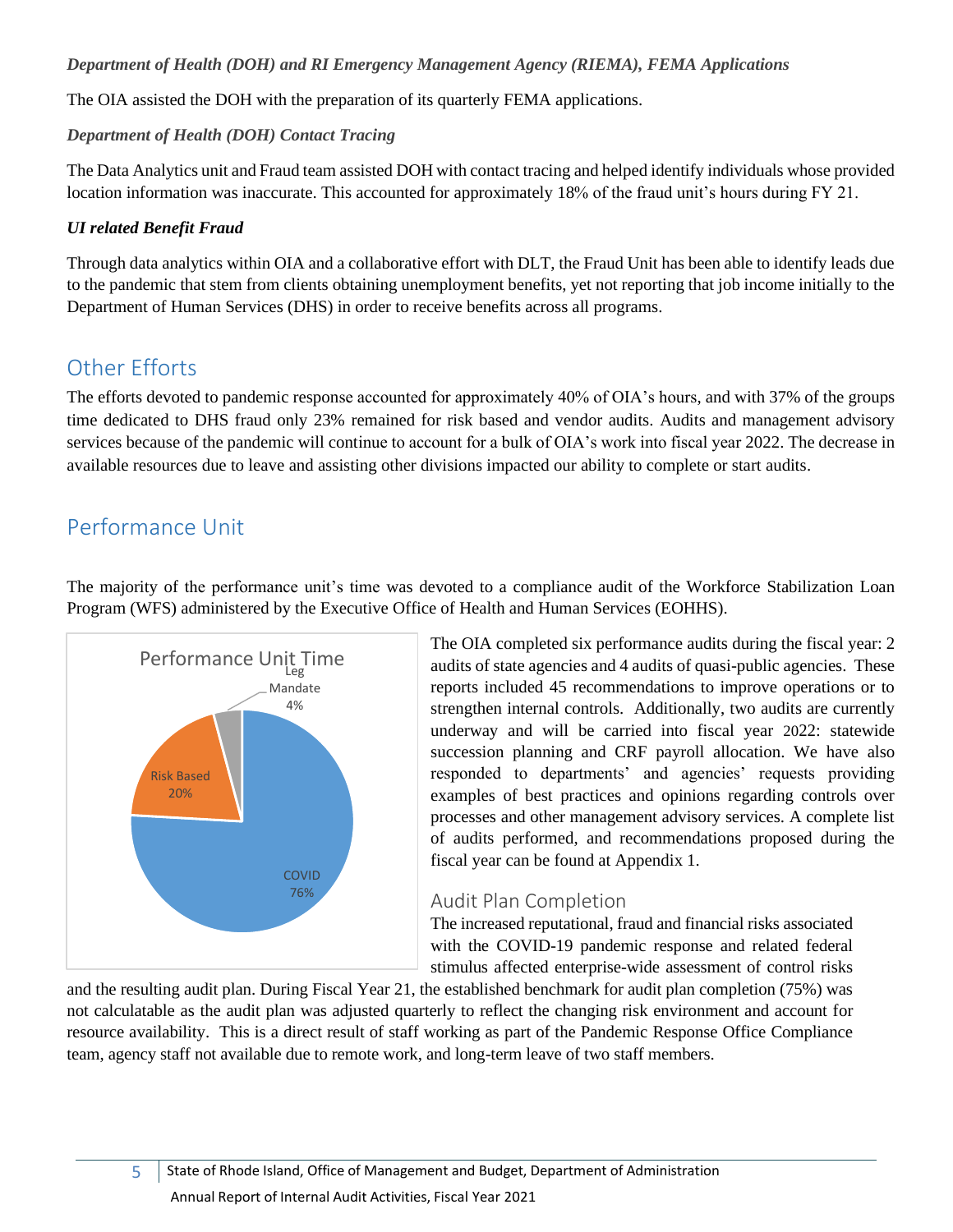## <span id="page-6-0"></span>MCA Comparison to Hours

Our FY 21 audit program work produced 6 public audit reports that included MCAs. Comparison of MCAs and hours for the public audit reports are summarized in the below chart.

| <b>Functional Area</b> | # of MCA | <b>Total Hours</b> | $MCA$ % | Hours % |
|------------------------|----------|--------------------|---------|---------|
| Auxiliary/Bus Dev      | 28       | 1057               | 62%     | 65%     |
| Quasi Audit            |          | 575                | 38%     | 35%     |

Of the 45 MCAs issued during the current fiscal year only 18% are outstanding and are classified as follows:

- $\triangleright$  Elevated Risk: 1
- ➢ Intermediate Risk: 7

## Outstanding MCA Summary

MCAs are classified initially as open and are moved to closed status after validation by auditors that the agreed upon corrective actions have been completed by management in accordance with OIA's procedures, the associated risk has been adequately mitigated and sustainable improvement has been achieved, or management has documented the acceptance of risk. As of fiscal 2021 close, no elevated risks were accepted by management. Management addressed 77% of the open MCAs from FY 20.

| <b>Outstanding MCA</b>   |    |  |  |  |  |
|--------------------------|----|--|--|--|--|
| Fiscal 20 Balance        | 78 |  |  |  |  |
| Fiscal 21 Issued         | 45 |  |  |  |  |
| Fiscal 21 Not Due        | 31 |  |  |  |  |
| Fiscal 21 Closed         | 66 |  |  |  |  |
| <b>Fiscal 21 Balance</b> | 26 |  |  |  |  |

As noted above, 26 recommendations for improvement remain unresolved. The status of the outstanding corrective actions is shown in the chart below.

## **Outstanding Management Corrective Action**



6 State of Rhode Island, Office of Management and Budget, Department of Administration Annual Report of Internal Audit Activities, Fiscal Year 2021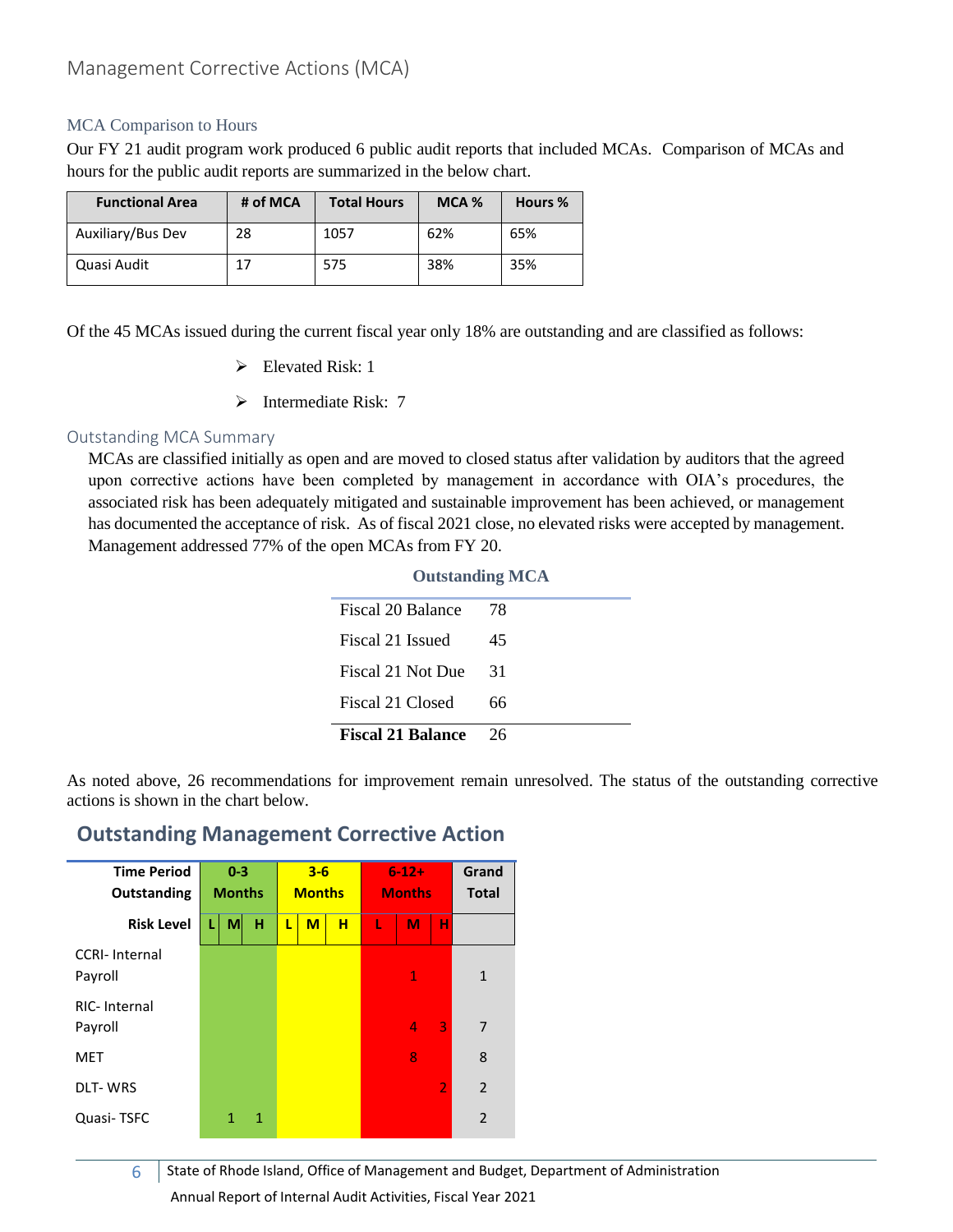

#### *Discussion of Outstanding Recommendations*

Community College of Rhode Island- outstanding recommendation was not addressed during the fiscal year. System changes are required to capture the data and could not be accomplished to align with the State's deadline for the Affirmative Action Plan (AAP). The draft AAP submitted to the State includes a notation that part time employees are not included. The objective will be addressed in next year's plan.

Rhode Island College –Informed by management that the obstacles for failure to complete management corrective action regarding internal payroll and processing policy development are budget cuts. In March 2020, management asked for an extension until December 31, 2020 for some of the recommendations. As of June 2021, management stated that due to the pandemic and fiscal challenges during the fiscal year the progress on the recommendations has been paused.

Department of Education, Metropolitan Regional Career and Technical Center- Follow-up in process.

Department of Corrections, Sentence Reduction Credits- Change in management resulted in a delay addressing the recommendations. DOC is now working to address the outstanding recommendations.

Department of Labor and Training, Workforce Regulation and Safety Unit- Most of the recommendations have been implemented. The two outstanding recommendations are on hold because of the pandemic and DLT's executive office focus on unemployment matters.

Tobacco Settlement Financing Corporation- Follow-up in process.

Department of Administration Division of Human Resources Enterprise Payroll Process Audit- Follow-up in process for two issues that just became due as of June 30, 2021.

# <span id="page-7-0"></span>Fraud Unit

The Fraud unit continued to use its resources to identity and investigate fraud within the DHS programs. Investigations are initiated from a variety of sources including tips from the public, referrals from DHS field employees, and data analytics tips. In addition to fraud investigations, the unit is the recipient of a grant from the USDA for the enhancement of its implementation of the SNAP Fraud Framework.

<span id="page-7-1"></span>As part of an ongoing initiative, data analytics within the OIA is working collaboratively with the Department of Labor and Training (DLT) to identify leads due to the pandemic that stem from clients obtaining unemployment benefits, yet not reporting that job income initially to the Department of Human Services (DHS) to receive benefits across multiple programs.

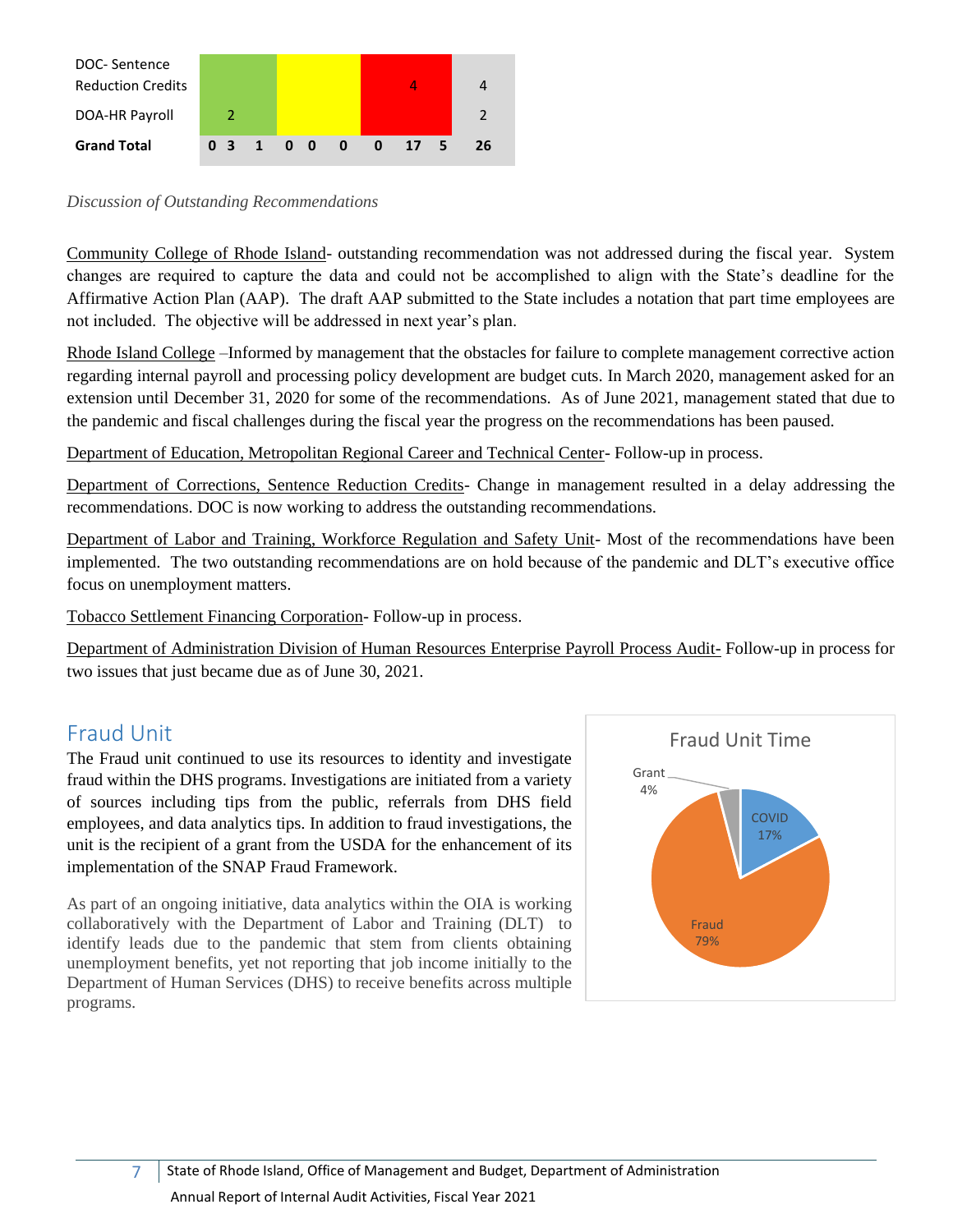## Case Resolution

Upon completion of investigations, the fraud unit management decides whether to proceed with the case criminally or administratively. In FY 2021, the fraud unit proceeded with 94 cases; 56 criminally and 38 administratively.

| Office of Internal Audit       |             |           |             |           |  |  |  |
|--------------------------------|-------------|-----------|-------------|-----------|--|--|--|
| <b>Investigations Division</b> |             |           |             |           |  |  |  |
| Cases Prosecuted FY 2021       |             |           |             |           |  |  |  |
|                                | <b>SNAP</b> |           | <b>CCAP</b> |           |  |  |  |
| <b>Disposition</b>             | Cases       | Amount    | Cases       | Amount    |  |  |  |
| Pending                        | 21          | \$145,483 | 3           | \$320,052 |  |  |  |
| Disposed / Pled Nolo           | 18          | \$136,864 | 3           | \$46,308  |  |  |  |
| Dismissed with Restitution     | 6           | \$15,185  |             |           |  |  |  |
|                                |             |           |             |           |  |  |  |
| <b>Diversion</b>               | 5           | \$13,032  |             |           |  |  |  |
| <b>Total Criminal</b>          | 50          | \$310,564 | 6           | \$366,360 |  |  |  |
| Waivers                        | 33          | \$97,178  |             |           |  |  |  |
| <b>Administrative Hearing</b>  | 5           | \$6,513   |             |           |  |  |  |
| <b>Total Civil</b>             | 38          | \$103,691 | $\Omega$    | \$0       |  |  |  |
|                                |             |           |             |           |  |  |  |
| <b>Grand Total</b>             | 88          | \$414,255 | 6           | \$366,360 |  |  |  |
|                                |             |           |             |           |  |  |  |

## <span id="page-8-0"></span>Significant Investigations

## Child Care Assistance Provider (CCAP)

An investigation commenced upon interviewing a client who stated her son had not attended a CCAP childcare provider since the child began Kindergarten September 05, 2017. DHS records showed that CCAP payments had been made to this provider significantly past the date of last attendance testified to by the child's parent. After significant background research into DHS data, trips to the CCAP provider, review of documentation and interviews with management, investigators identified multiple cases of DHS being charged for services not delivered. The unit turned over its investigative findings to the State Police and the Attorney General's office. State Police White Collar Crime Unit worked in collaboration with fraud unit investigators who accompanied State Police during a search warrant of the premises to retrieve all documents. This investigation resulted in the issuance of an arrest warrant for the owner of the day care. The owner was charged with obtaining money under false pretenses totaling \$209,545.88 for the period August 29, 2016 through October 31, 2019. The case is currently pending in court with a court date of August 12, 2021.

## State Employee

Investigators commenced an investigation pertaining to an employee of the State of Rhode Island, Department of Human Services (DHS) upon receipt of information regarding eligibility and income of a Supplemental Nutrition Assistance Program (SNAP) benefit recipient. The State employee and spouse have been receiving SNAP benefits since 2016 and did not report the correct household composition and failed to report income. The spouse applied for his own SNAP benefits but reported same the address and did not report workers compensation or employment income. The failure to report income resulted in an overpayment of \$41,685.18 Both cases against the employee and the spouse have been disposed of by the court with an order to pay restitution in the above amount.

## SNAP and CCAP Fraud

From a lead generated by data analytics, a couple was investigated for receiving SNAP and CCAP benefits while not qualifying due to income. A married couple with two minor children whose income exceeded the eligibility threshold applied for benefits indicating they did not live together. Investigative resources indicated that the couple did live together and that their resources were significant enough to disqualify them from receiving public assistance. The couple owned rental properties and resources indicated income in excess of \$100,000. Investigators referred this case to State police who

8 State of Rhode Island, Office of Management and Budget, Department of Administration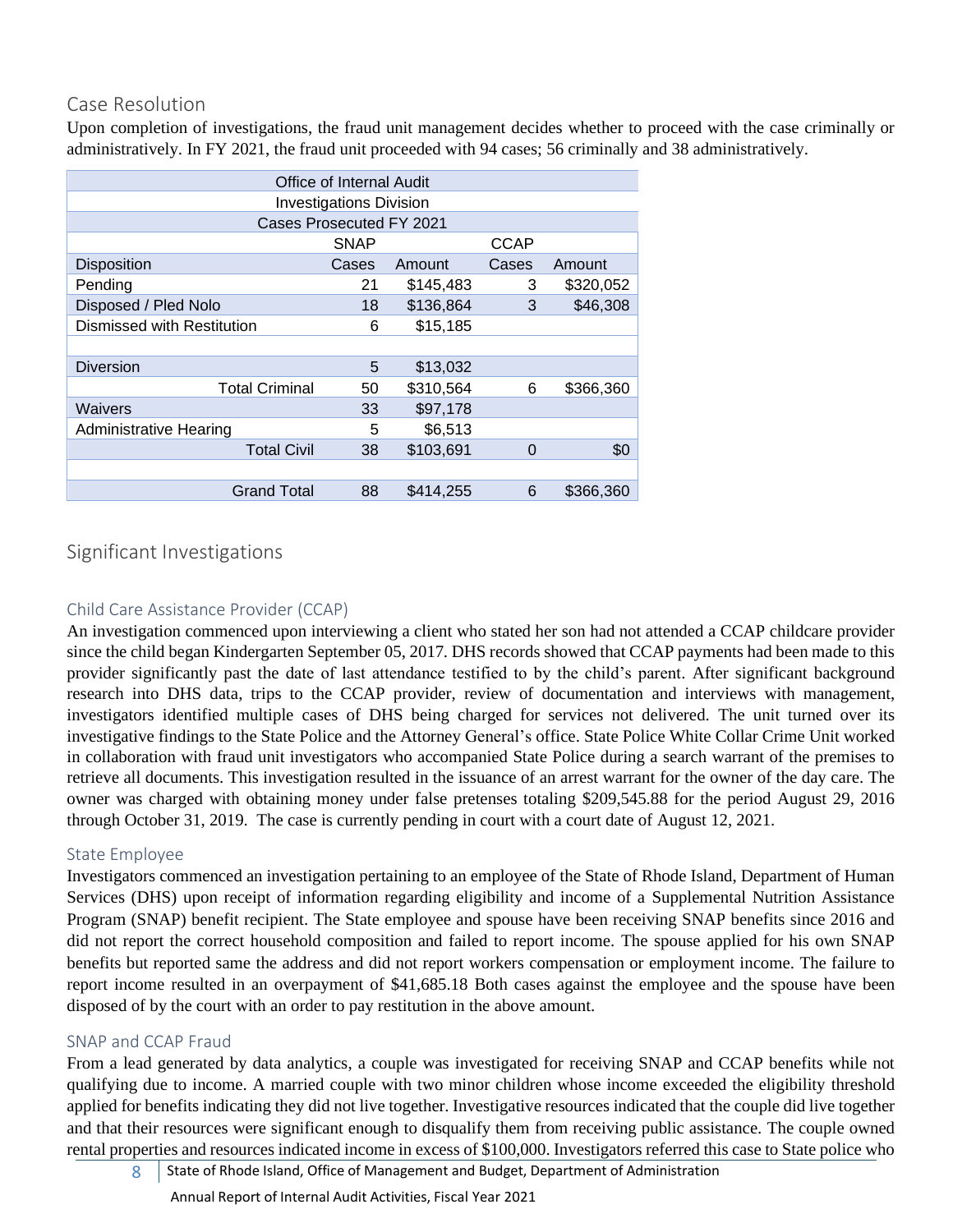arrested the couple for fraudulently obtaining public assistance in the amount of \$65,000 and conspiracy. This case was featured in the United Council on Welfare Fraud Newsletter.

# <span id="page-9-0"></span>Continuous / Vendor Unit

Architectural and engineering firms that are engaged by RIDOT are required to submit an indirect rate request that will be the basis of their reimbursement for the following year. The unit has had to make significant adjustments to the indirect cost rate (ICR) review process due to the pandemic related Paycheck Protection Program (PPP) forgivable loans.

A policy and procedure has been developed and reviewed with RIDOT for the implementation of an ICR Safe Harbor program. The Safe Harbor program establishes requirements for a firm to be granted a default indirect cost rate where one has not been calculated before. The release of this policy has been put on hold as not to coincide with the release of the PPP policy.

The unit completed 1 vendor audit and 49 indirect cost rate reviews of RIDOT architectural & engineering vendors during the fiscal year. One contract review is being carried over to FY 22.



### Vendor Review

The Office of Internal Audit (OIA) completed a vendor compliance audit of TranSystems Corporation for the period of July 1, 2017 through June 30, 2019. The objectives of the audit were to determine if invoiced costs were adequately supported; adhered to contract terms and to applicable state laws, rules and regulations; and to determine if expenses were allowable and in compliance with the Federal Acquisition Regulation (FAR). Issues were found with timely submission of progress reports to the Department of Transportation and with late payments made to the vendor's subcontractors.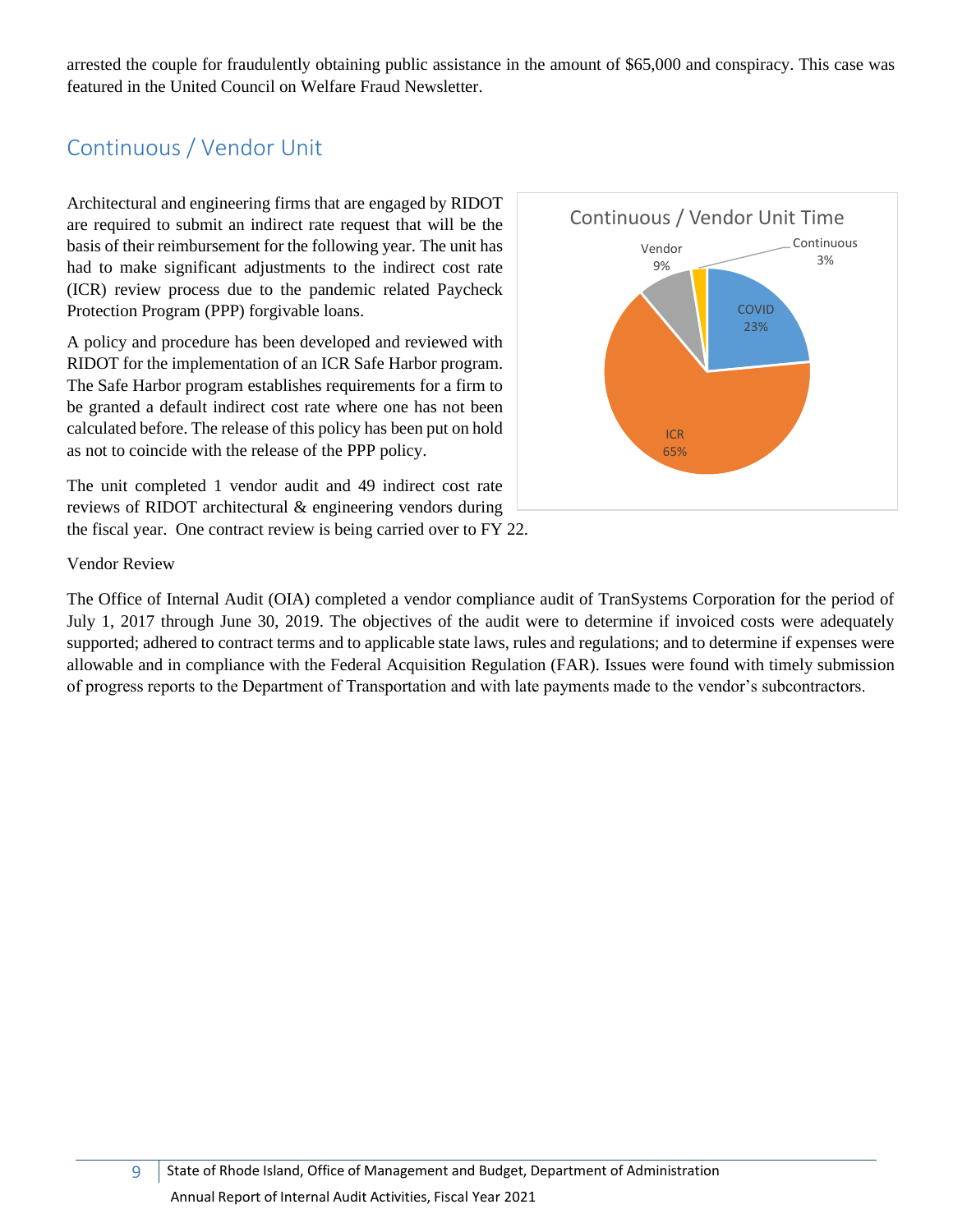## <span id="page-10-0"></span>**Compliance Audits**

## Department of Administration- Hospital Assistance Partnership Program (HAPP)

OIA examined all hospitals compliance efforts with the HAPP phase one contracts. It was determined that all hospitals were substantially compliant with the contract provisions except one. One hospital had not set up segregated accounts within their accounting system to segregate CRF related expenses. The hospital has taken corrective action to resolve this issue.

#### Executive Office of Health and Human Services- Workforce Stabilization Provider Audit

OIA reviewed 170 providers for compliance with the terms of the subrecipient grant agreement. The audit identified approximately \$2.8 million due to the State. Three providers filed appeals and are being addressed in collaboration with Executive Office of Health and Human Services as well as Department of Administration Office of Legal Services. As of the issuance of this report, appeal cases were resolved in favor of EOHHS; one appeal hearing was postponed until the second quarter of FY22.

### **Operational/Business Development Performance Audits**

### Department of Corrections Sentence Reduction Credits

Recommendations focused on ensuring programs and education is adequately recorded, tracked, and approved, improving the process to monitor and revoke IT access rights, and improving the process for loss of behavioral good time. Specifically, the following was recommended:

- Standard operating procedures applicable to all facilities and instructors need to be created, and DOC should consider standardized attendance and evaluation forms for all instructors and correctional facilities and a requirement for inmate signatures on attendance sheets,
- Delegate the responsibilities for detailed review of program awards to appropriate staff; train staff to perform award approvals in accordance with RIDOC policy,
- Implement data validation controls in the IT System to address program award recommendations which do not meet eligibility criteria,
- Terminate access for all users who no longer require system access,
- Review and verify all records accessed by terminated users,
- Maintain access control logs for all authorized system users,
- Improve process for communicating end-user terminations to IT administrators so that access rights can be removed timely.
- Improve process for monitoring and timely updating behavioral good time balances when behavioral infractions occur.
- Implement a process to reconcile monthly disciplinary actions with behavioral good time reductions

#### Department of Administration Human Resources Enterprise Payroll Process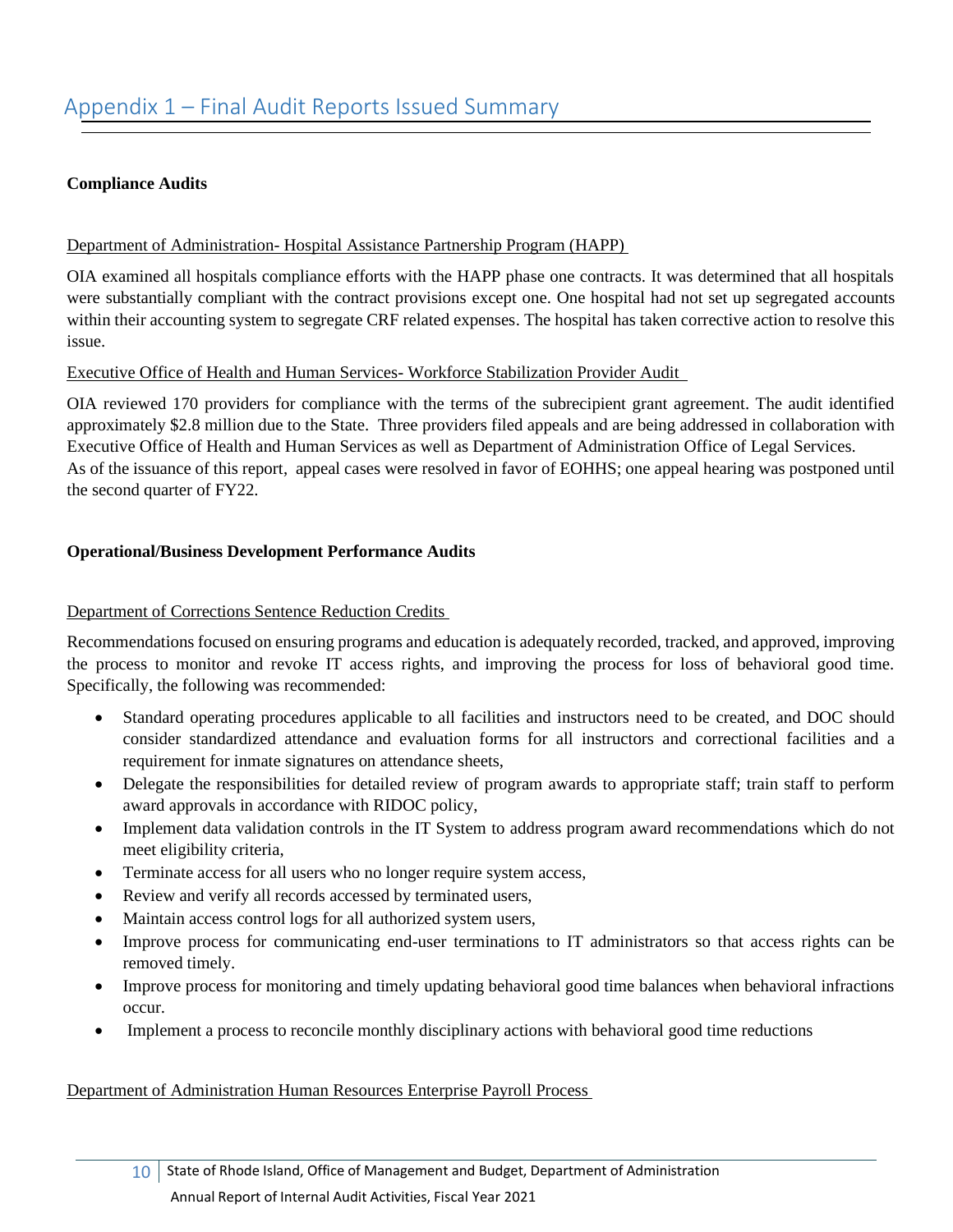Recommendations were grouped into two categories: implement and operationalize standardized enterprise-wide policies and procedures for time recording and reporting and determine functional system design requirements. Specifically, the following was recommended:

- Integrate contractual amendments, settlement agreements or arbitration decisions into future contracts
- Standardize time reporting
- Develop, implement, and communicate a policy for conversion of annual salaries to hourly rates.
- Develop, implement, and communicate a SOP which adheres to the Federal Department of Labor methodology for calculating overtime when an alternative method is not required by contractual obligation.
- Develop, implement, and train staff regarding a statewide policy consistent with RIGL § 36-4-63 documenting the specific forms of leave which must be recaptured prior to earning overtime.
- Implement a SOP to recapture or limit the discharge of compensatory time during weeks in which overtime work is performed.
- Integrate Human Resource and Payroll information
- Improve payroll authorization controls
- Maintain documentation of supplemental payment eligibility criteria for reference when preparing the system design requirements (SDRs) for the proposed HRIS.
- Design a formal change management process in which application controls are updated in accordance with any future contract amendments, and statutory or regulatory changes
- Include SDR for application controls which detect all relevant leave time discharged and automatically recaptures overtime in accordance with RIGL §36-4-63.

## **Legislative Mandate**

Department of Administration

• Financial Integrity and Accountability Report

## **Quasi-Public Audits**

## Rhode Island Convention Center Authority (RICCA)

The RICCA did not fully comply with all the requirements of the Quasi-Transparency Act, specifically it did not complete a self-evaluation based on established performance measurements once every three years, or document an annual, formal executive performance review. Additionally, quarterly contracting reports submitted to the Secretary of State did not list the owner's program manager for the Clifford Garage Street Parking Garage Construction Project. RICCA should document and implement a vendor management policy to mitigate third party risk. There needs to be improved communication of project status between the Board and management.

## Rhode Island Tobacco Settlement Financing Corporation (TSFC)

The TSFC did not fully comply with all the requirements of the Quasi-Transparency Act, specifically it did not publish to a website all required information applicable per Rhode Island General Law 42-155. TSFC should either propose legislation to the General Assembly to remove them from the Act or comply with all requirements dictated by law.

## Rhode Island Turnpike and Bridge Authority (RITBA)

The RITBA is complying with the Quasi-Public Corporations Accountability and Transparency Act. RITBA should request the electronic toll processing vendor to complete a SOC 1 Type 2 report to ensure complementary user controls are appropriate.

## Rhode Island Public Transit Authority (RITPA)

Improvement is needed for financial budgeting, forecasting, and strategic planning. RIPTA should perform operational revenue and expense forecasting for a three to five-year span and revise/update the forecast each year. Also, a

11 State of Rhode Island, Office of Management and Budget, Department of Administration